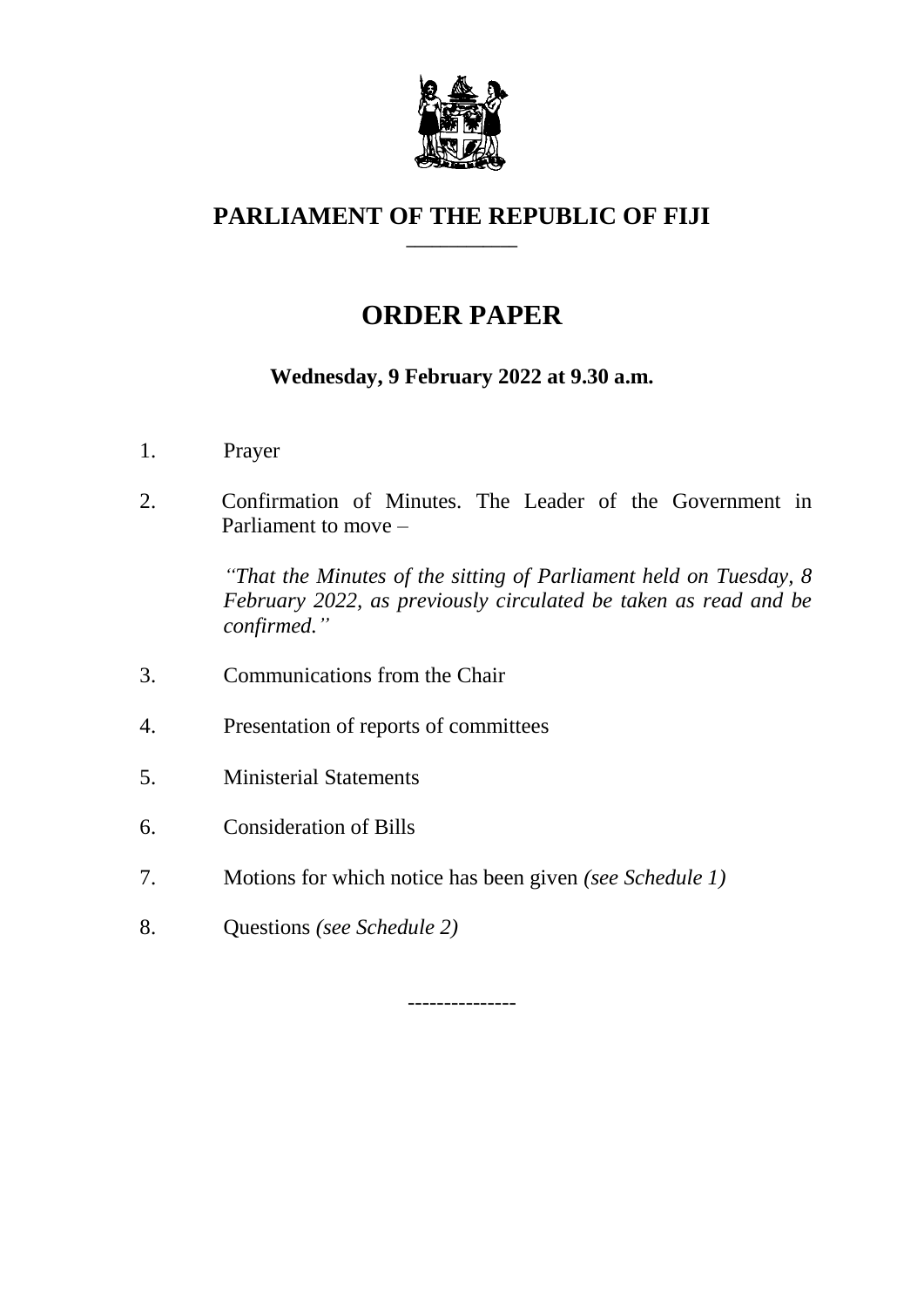# **SCHEDULE 1 — MOTIONS FOR DEBATE**

- 1. Hon. Attorney-General and Minister for Economy, Civil Service, Communications, Housing and Community Development to move pursuant to Standing Order 131 that Parliament approve –
	- (a) that the Government guarantee the Fiji Development Bank (**'FDB'**) borrowings for the 12 month period from 1 March 2022 to 28 February 2023 (**'Guarantee Period'**) through the issuance of short and long-term bonds, promissory notes, term deposits, any RBF financing facility and other short-term borrowings;
	- (b) that the Government guarantee the sum of \$200 million for the Guarantee Period; and
	- (b) that a guarantee fee of 0.075% be applied on the cumulative utilised guarantee credit."
- 2. Hon. Viam Pillay to move –

"That Parliament debates the 'Review of the Fiji National Sports Commission August 2018 – July 2019 Annual Report' which was tabled on 20 September 2021." *(Parliamentary Paper No. 68 of 2021)*

3. Hon. Viam Pillay to move –

"That Parliament debates the 'Review of the Ministry of Infrastructure and Transport 2016/2017 Consolidated and 2015 Annual Reports' which was tabled on 21 September 2021." *(Parliamentary Paper No. 162 of 2020)*

4. Hon. Vijay Nath to move –

"That Parliament debates the 'Consolidated Review Report of Fiji Financial Intelligence Unit 2019 and 2020 Annual Reports' which was tabled on 21 September 2021." *(Parliamentary Paper No. 74 of 2021)*

5. Hon. Viam Pillay to move –

"That Parliament debates the 'Review of the Ministry of Youth and Sports Annual Report 2018–2019 Annual Report' which was tabled on 21 September 2021." *(Parliamentary Paper No. 69 of 2021)*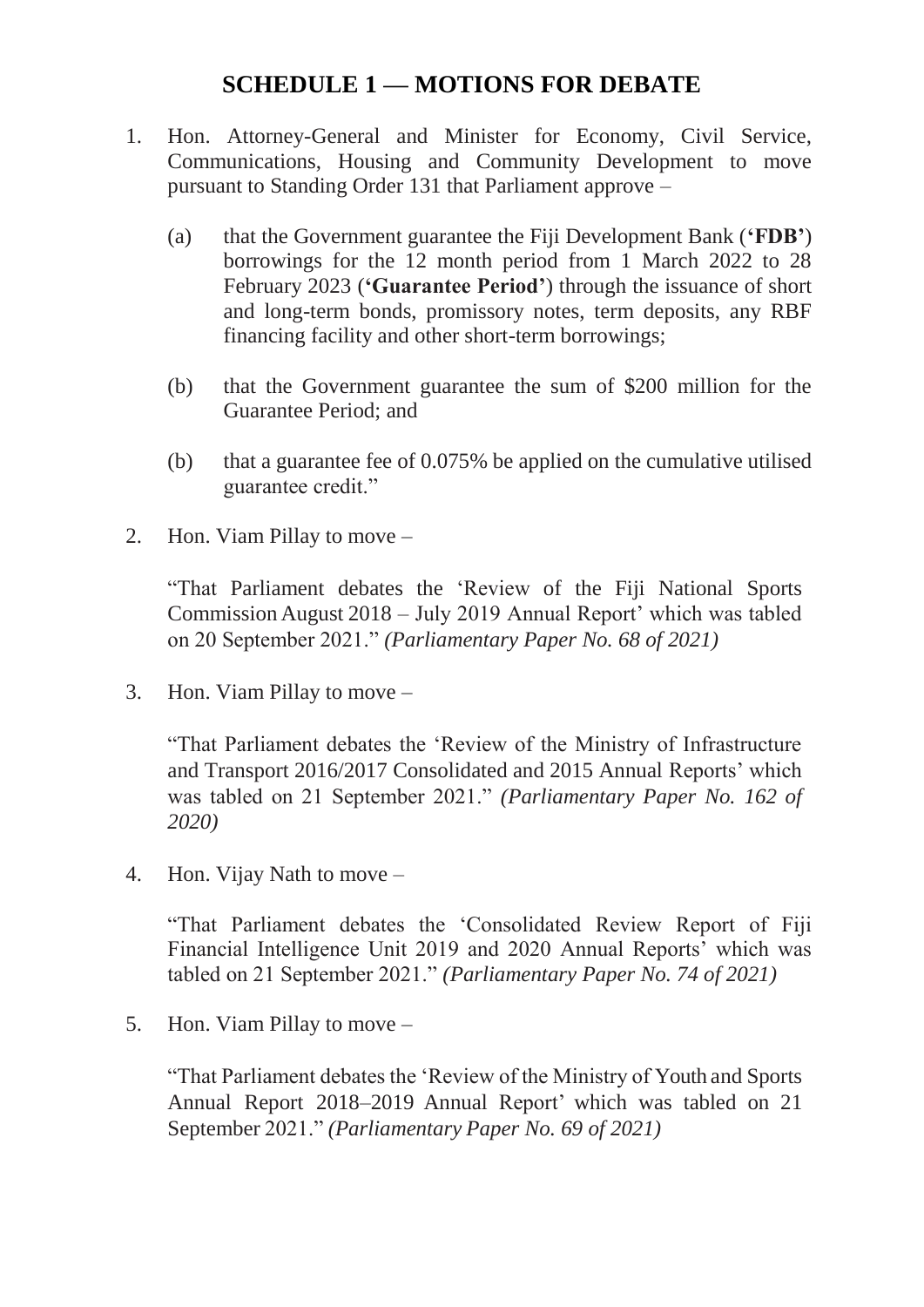6. Hon. Viam Pillay to move –

"That Parliament debates the 'Review of the Ministry of Women, Children and Poverty Alleviation 2017 – 2018 Annual Report' which was tabled on 21 September 2021." *(Parliamentary Paper No. 70 of 2021)*

## **SCHEDULE 2 — QUESTIONS**

#### **Oral Questions**

- 21/2022 Hon. Pio Tikoduadua to ask the Attorney-General and Minister for Economy, Civil Service, Communications, Housing and Community Development – Can the Minister inform Parliament of any financial relief to be provided to businesses that suffered losses as a result of flooding caused by TC Cody.
- 22/2022 Hon. Virendra Lal to ask the Minister for Fisheries Can the Minister inform Parliament on the commercial recovery strategies for the inshore fishery sector.
- 23/2022 Hon. Jese Saukuru to ask the Minister for Health and Medical Services – Can the Minister update Parliament on the status of the computed tomography (CT) scan facility and the special asthma station at the Lautoka Hospital.
- 24/2022 Hon. Alvick Maharaj to ask the Minister for Women, Children and Poverty Alleviation – Can the Minister update Parliament on some of the newest trends in terms of the calls received on the domestic violence helpline.
- 25/2022 Hon. Mikaele Leawere to ask the Prime Minister and Minister for iTaukei Affairs, Sugar Industry, Foreign Affairs and Forestry – Can the Prime Minister update Parliament on the arrangements in place for the administration of gazetted villages under the iTaukei Affairs Act 1944.
- 26/2022 Hon. George Vegnathan to ask the Minister for Commerce, Trade, Tourism and Transport – Can the Minister inform Parliament why the World Bank has discontinued the annual Ease of Doing Business Report and what impact will it have on our business-related reforms.